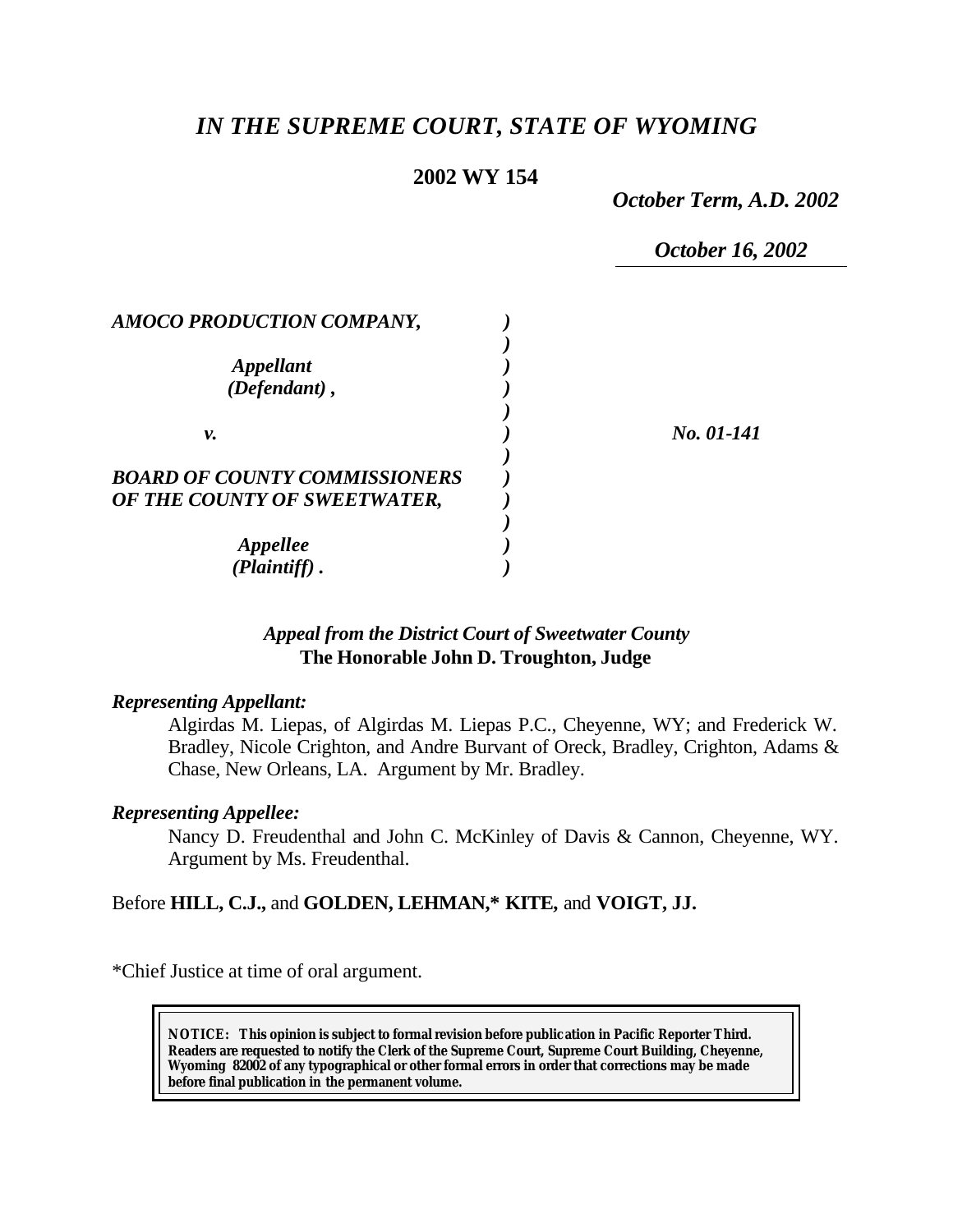### **LEHMAN, Chief Justice.**

[¶1] This is an appeal from the entry of summary judgment by the district court concerning the attempt by appellee Board of County Commissioners of the County of Sweetwater ("Sweetwater County") to collect the proportional share of ad valorem tax and interest owed by appellant Amoco Production Company ("Amoco") concerning its undisputed ownership interest in certain real property within Sweetwater County for 1980 through 1985. We affirm.

## *ISSUES*

[¶2] Amoco sets forth the following summarized issues:

1. Did the trial court commit manifest error in failing to hold that the County's claim against Amoco in this suit was barred by principles of *res judicata* and judicial estoppel?

2. Did the trial court act improperly in holding that Amoco was *now* precluded from challenging the correctness of the alleged tax debt?

3. Did the trial court commit error in holding that UPRC (Union Pacific Resources Company) was Amoco's agent for purposes of the County's present tax claim?

4. Did the trial court err in granting summary judgment where its ruling was based on so many unalleged, unsubstantiated and incorrect assertions of fact?

5. Did the trial court properly grant summary judgment in favor of the County?

6. Should the trial court have awarded interest that accrued during that period?

Sweetwater County phrases the issues much more succinctly on appeal as:

1. Is Amoco Production Company (Amoco) liable to Sweetwater County for its proportional share of ad valorem tax and interest on increased mineral value determined by the Department of Revenue attributable to Amoco's undisputed ownership interest?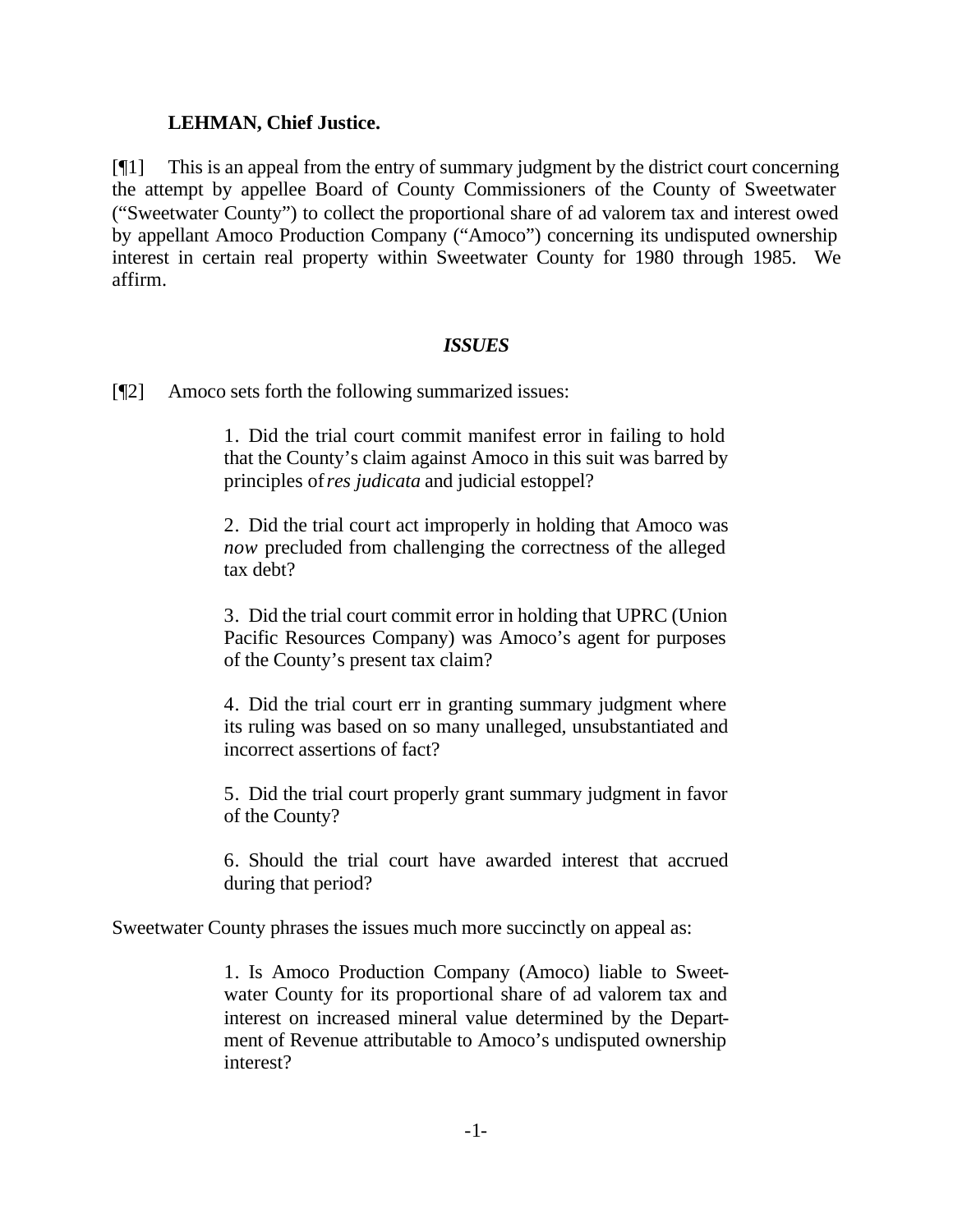2. Does a genuine issue of material fact exist to preclude summary judgment for collecting the delinquent ad valorem taxes and interest from Amoco?

# *FACTS AND HISTORICAL BACKGROUND*

[¶3] From 1980 through 1985, Union Pacific Resources Company or its predecessor, Champlin Petroleum Company (UPRC), was Amoco's unit operator for the Higgins Unit, the Brady Unit, the Bruff field and the Siberia Ridge field located within Sweetwater County (Properties). During this time frame, the mineral tax system in Wyoming required unit operators, through self reporting, to report for assessment all oil and gas produced and remit all ad valorem taxes due on such production for all owners. DOR Rules, ch. IX, §4 (1980) and §7 (1982). Thus, Amoco did not file any reports with the State and received no tax notices directly from the State or Sweetwater County for the Properties as such business was being transacted through the State or Sweetwater County and UPRC.

[¶4] In 1985, State regulations concerning the Wyoming mineral tax system were amended and, in part, allowed take-in-kind owners, like Amoco with respect to the Properties, to file their own reports with the State and directly pay related taxes.<sup>1</sup> DOR Rules, ch. XXI,  $\S7(c)$ . In addition, in 1989, the State of Wyoming, Department of Audit (DOA) was created to supervise the Wyoming mineral tax system. Wyo. Stat. Ann. § 9-2-2003. Upon its institution, the DOA began to perform oil and gas audits. Likewise, separate from these audits, other counties within Wyoming, including Sweetwater County, began to conduct their own audits primarily through contract arrangements. The contract auditor retained by Sweetwater County reviewed production reports for the Properties and found significant volumes of unreported production for the years 1980 through 1985. These findings were sent to the State of Wyoming, Department of Revenue (DOR) for review and assessment.

[¶5] As a result of the audits being conducted by the counties, UPRC filed a declaratory judgment action seeking to preclude or limit these county audits. The named counties in this lawsuit, including Sweetwater County, responded and filed a counterclaim against UPRC requesting judgment for the additional ad valorem tax amounts due for underreported and undervalued production uncovered by the various county audits. This litigation (UPRC litigation) resulted in a judgment, which, in part, upheld the counties' ability to hire tax auditors and conduct oil and gas audits. This court affirmed that part of the judgment entered in the UPRC litigation through issuance of its opinion in *Union Pacific Resources Co. v. State*, 839 P.2d 356 (Wyo. 1992).

[¶6] DOR then issued the first additional assessment and a Notice of Valuation Change (NOVC) pertaining to the Higgins Unit to UPRC. Subsequently, this court issued its opinion

l

 $1$  Amoco took advantage of these changes and began to both report production and pay its own taxes in 1986.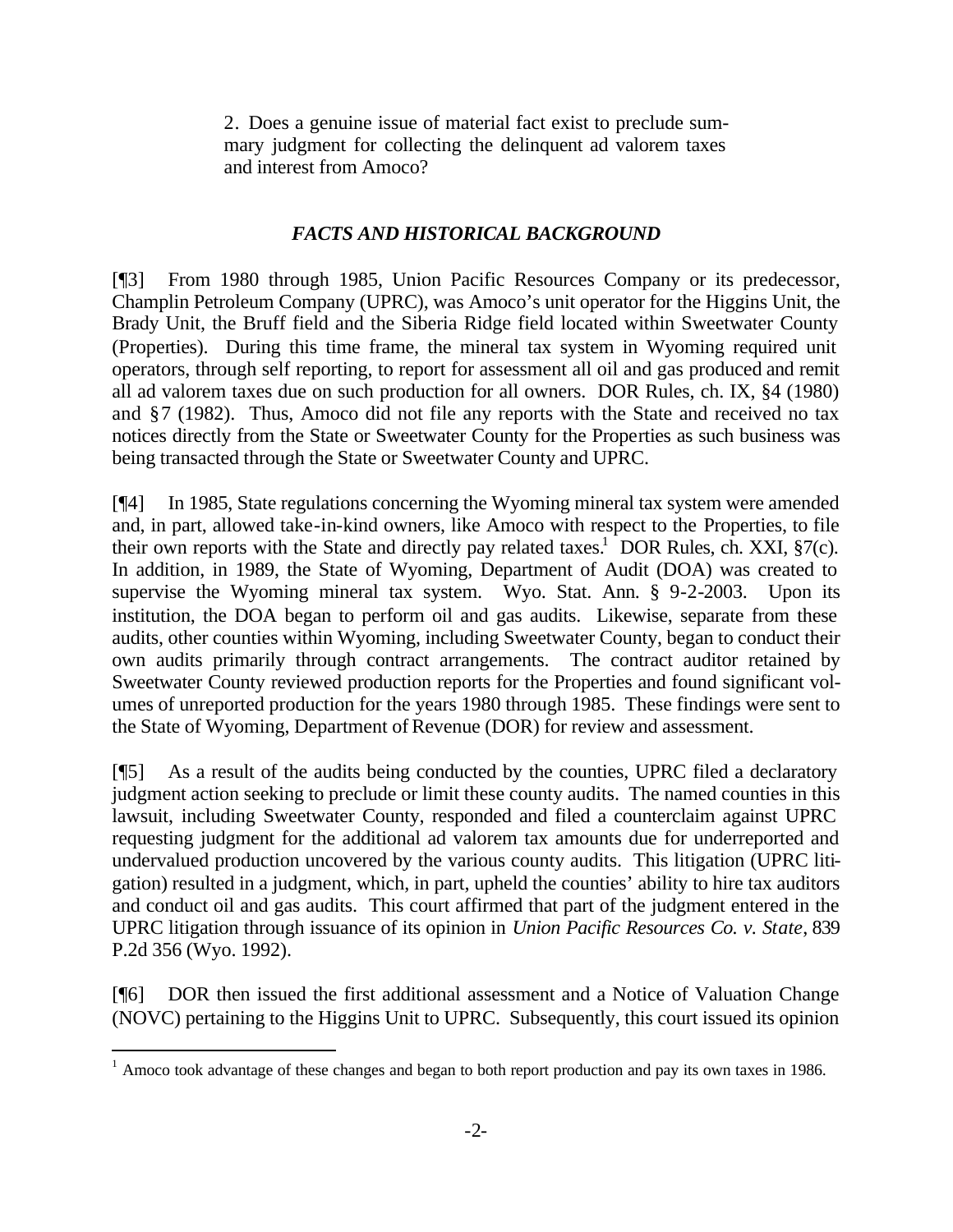in *Wyoming State Tax Comm'n v. BHP Petroleum Co., Inc.*, 856 P.2d 428 (Wyo. 1993), which held that ad valorem taxes could be assessed against a unit operator as the agent for all working interest owners. However, *BHP Petroleum* also held that the State and counties could not collect the related taxes owed from the other working interest owners by forcing such payment to be made from the involved unit operator. Instead, they were required to collect the owed tax amounts directly from each working interest owner. The issuance of this opinion was followed by DOR issuing the assessments and related NOVCs regarding the Brady Unit, the Bruff field and the Siberia Ridge field to UPRC.

[¶7] UPRC timely appealed the assessments for the Properties with the State of Wyoming, Board of Equalization (SBOE) and moved the district court to dismiss the counterclaims of the counties in the UPRC litigation contending that the counties had not joined all working interest owners as indispensable parties. On UPRC's motion to dismiss, the district court ruled that the counties were required to join all working interest owners or were required to restrict their claims for recovery to only those sums owed by UPRC. The counties chose the latter option; and, in 1994, Sweetwater County and UPRC settled the claims concerning the Properties against UPRC and all its working interest owners, explicitly except Amoco. This settlement specified Sweetwater County retained the right to pursue Amoco for its share of those involved taxes and interests owed regarding the Properties. Given this settlement, the related appeals before the SBOE and the UPRC litigation were dismissed.

[¶8] Amoco did not timely appeal or join UPRC in its appeal concerning the NOVCs issued to Sweetwater County concerning the Properties for the years of 1980 through 1985 before the SBOE. Further, although Amoco was aware of the UPRC litigation, it did not participate in that litigation or join in the settlement reached as mentioned above.

[¶9] Beginning in 1995, Sweetwater County approached Amoco with respect to the tax and interest owed by Amoco for the years of 1980 through 1985 concerning the Properties. This effort continued until 1999 with no success. After an updated demand was sent to Amoco to pay the amounts owed to which Amoco failed to respond, this action was filed by Sweetwater County against Amoco. The complaint of Sweetwater County alleged Amoco owed unpaid ad valorem taxes and interest on Amoco's proportionate share of mineral value certified by DOR for oil and gas produced from the Properties from 1980 through 1985. While Amoco answered this complaint and disputed that it owed these taxes, Amoco did admit its percentage ownership in each of the Properties. Amoco then filed a motion to dismiss based on jurisdictional issues. Sweetwater County also filed a motion for summary judgment. Ultimately, the motion to dismiss was denied by the district court. However, the district court granted Sweetwater County's motion for summary judgment, and this appeal followed.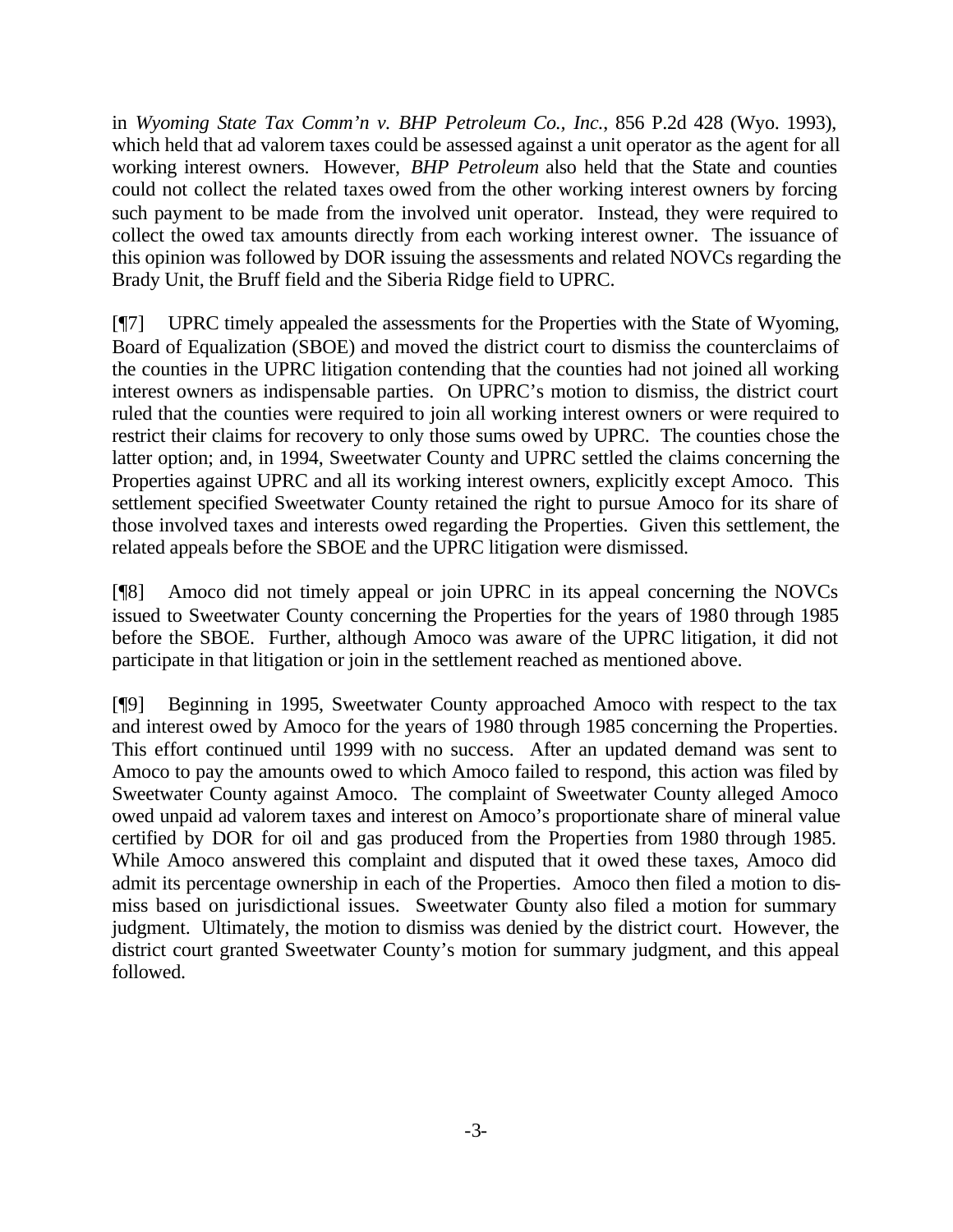#### *STANDARD OF REVIEW*

[¶10] Our standard of review is well established. We recently reiterated this standard of review in the case of *Bevan v. Fix,* 2002 WY 43, ¶13, 42 P.3d 1013, ¶13 (Wyo. 2002):

> Summary judgment is appropriate if the record, viewed in the light most favorable to the non-moving party, reveals that no genuine issues of material fact exist and the prevailing party is entitled to judgment as a matter of law. *Worley v. Wyoming Bottling Co., Inc.,* 1 P.3d 615, 620 (Wyo. 2000); *Terry v. Pioneer Press, Inc.,* 947 P.2d 273, 275 (Wyo. 1997); *Davis v. Wyoming Medical Center, Inc*., 934 P.2d 1246, 1250 (Wyo. 1997); W.R.C.P. 56(c). A fact is material if it establishes or refutes an essential element of a claim or defense. *Tidwell v. HOM, Inc.*, 896 P.2d 1322, 1324 (Wyo. 1995). In evaluating summary judgment, we apply the same standards as the trial court, without affording any deference to the trial court's decisions on issues of law. *Wilder v. Cody Country Chamber of Commerce,* 868 P.2d 211, 216 (Wyo. 1994).

We also recognized in *Bevan v. Fix*, at ¶26 (citing *In re HC,* 983 P.2d 1205, 1209 (Wyo. 1999) and *Ahearn v. Anderson-Bishop Partnership*, 946 P.2d 417, 422 (Wyo. 1997)), we may uphold the grant of summary judgment upon any proper legal ground finding support in the record.

#### *DISCUSSION*

#### *Res Judicata/Judicial Estoppel*

[¶11] Initially, Amoco argues the district court erred in failing to hold Sweetwater County's claim against Amoco was barred by the principles of res judicata and judicial estoppel. In essence, Amoco contends Sweetwater County was estopped from bringing this action against Amoco because the County's counterclaim in the UPRC litigation was dismissed with prejudice upon settlement. Thereby, Amoco asserts Sweetwater County is precluded from relitigating the issues that could have been litigated previously in the UPRC litigation.

[¶12] In *Eklund v. PRI Environmental, Inc.*, 2001 WY 55, ¶¶15-20, 25 P.3d 511, ¶¶15-20 (Wyo. 2001), we extensively recognized that res judicata and collateral estoppel are related but distinct concepts.

> Res judicata bars the relitigation of previously litigated *claims* or *causes of action. Slavens v. Board of County Commissioners*, 854 P.2d 683, 686 (Wyo. 1993). Four factors are examined to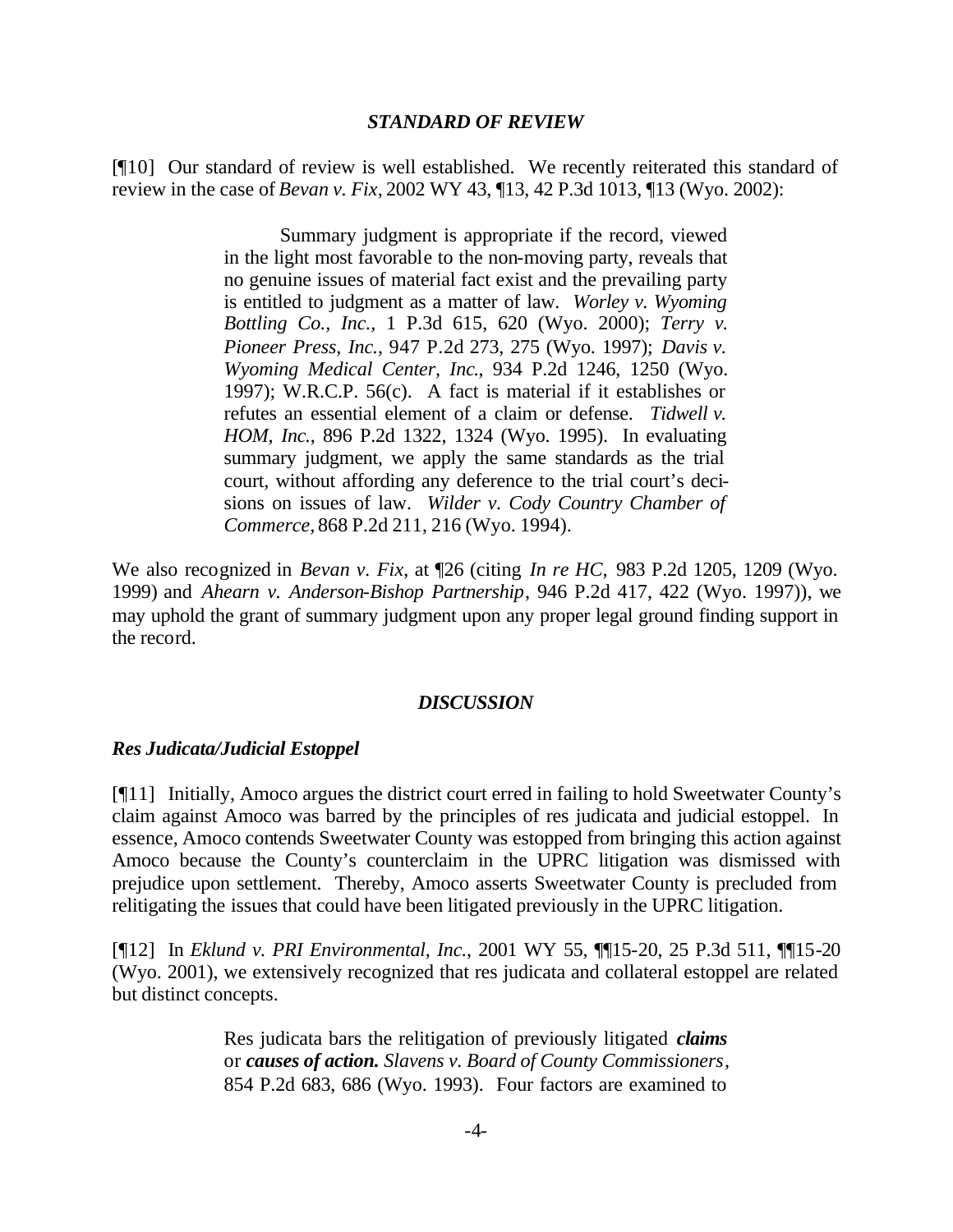determine whether the doctrine of res judicata applies: (1) identity in parties; (2) identity in subject matter; (3) the issues are the same and relate to the subject matter; and (4) the capacities of the persons are identical in reference to both the subject matter and the issues between them. *Id*. Collateral estoppel bars relitigation of previously litigated *issues* and involves an analysis of four similar factors: (1) whether the issue decided in the prior adjudication was identical with the issue presented in the present action; (2) whether the prior adjudication resulted in a judgment on the merits; (3) whether the party against whom collateral estoppel is asserted was a party or in privity with a party to the prior adjudication; and (4) whether the party against whom collateral estoppel is asserted had a full and fair opportunity to litigate the issue in the prior proceeding. *Id*.

The proper doctrine for our consideration is collateral estoppel. As noted, res judicata applies to claims or causes of action. The prior adjudication involved a claim by Ash against PRI, while this action concerns a claim by Eklund against PRI. While the two proceedings arose out of the same incident and involve the same defendant, they are clearly separate claims arising out of injuries personal to each plaintiff. The question Eklund has raised relates to the *issue* of whether Tebben was acting within the scope of his employment at the time of his alleged negligent act. Eklund posits that consent decrees, settlements, and voluntary dismissals constitute a "judgment on the merits." Eklund argues that an admission by PRI that Tebben was acting within the scope of his employment is a necessary predicate of the settlement with Ash and, accordingly, PRI is precluded from contesting the issue in this litigation.

We have considered consent judgments and dismissals with prejudice to be the equivalent of a judgment on the merits for purposes of res judicata. In *CLS v. CLJ*, 693 P.2d 774 (Wyo. 1985), the appellant failed to appear at trial, and his suit to establish paternity was dismissed with prejudice pursuant to W.R.C.P. 41(b). A second suit raising the same claim was subsequently filed. We held that the appellant was barred by the doctrine of res judicata from bringing the same claim because an involuntary dismissal under Rule 41(b) operated as an adjudication of the merits. 693 P.2d at 777.

In *Day v. Davidson*, 951 P.2d 378 (Wyo. 1997), Day had filed an action based on vicarious liability against Pamida, Inc.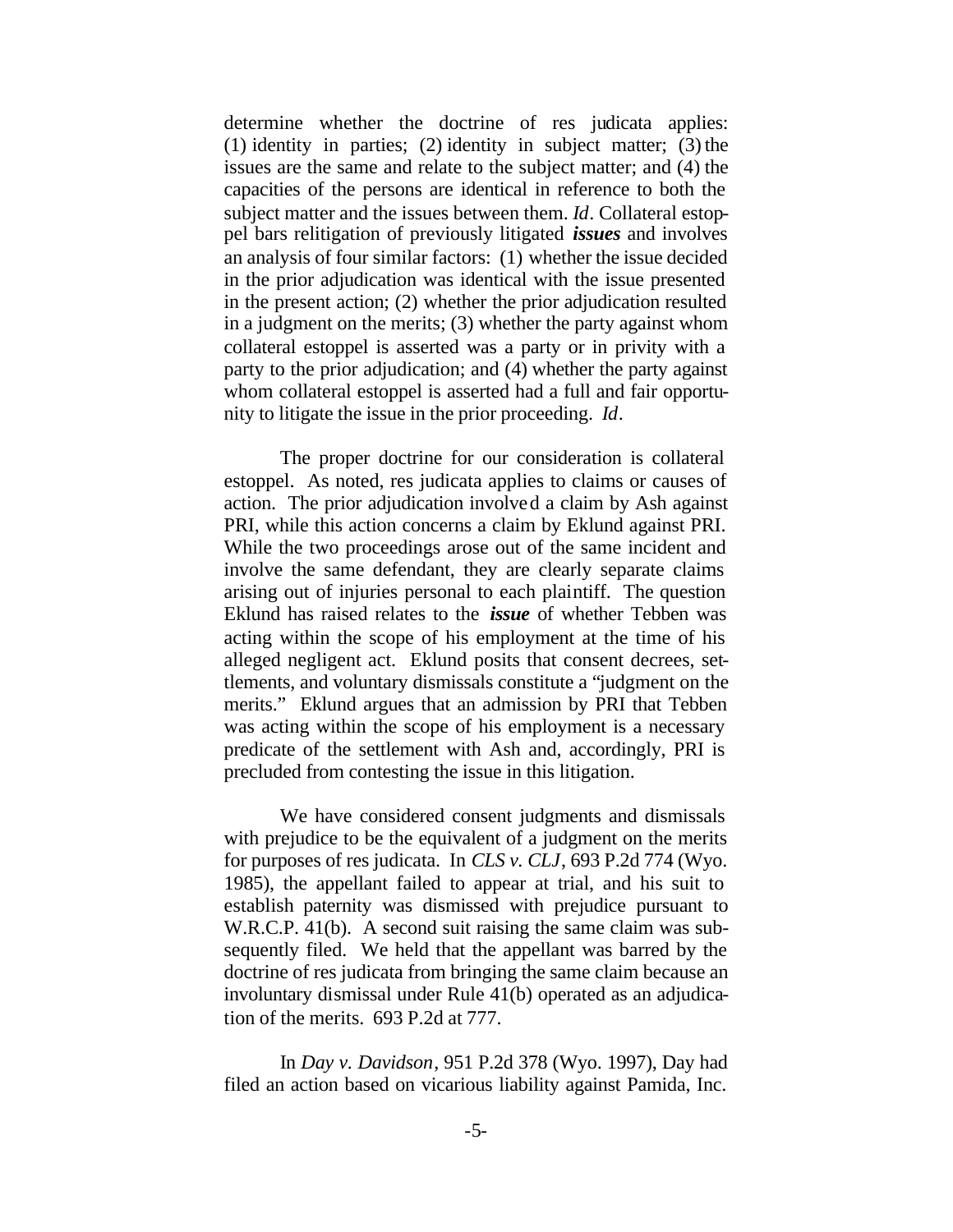based on the negligent acts of one of its employees. Day accepted an offer of judgment from Pamida and then subsequently filed an action against the employee based on the negligent act underlying the vicarious liability claim. We held that Day could not bring a subsequent action against the employee based on the fact that, as a vicarious liability situation, the employee was entitled to be credited with the amount of the judgment entered against his employer leaving Day with nothing to recover from the employee. 951 P.2d at 383. While not directly implicating the doctrine of res judicata, *Day*, like *CLS*, concerned the same *claim* brought by the same plaintiff.

The application of res judicata to those situations where a plaintiff attempts to bring the same claim in a subsequent action against the same or different defendants has a logical basis: It encourages resolution of the plaintiff's claims in a single action, and it forces parties to abide by their agreements. The other cases cited by Eklund in his brief also concern the application of res judicata to consent judgments and settlements. See, e.g., *Jefferson v. Greater Anchorage Area Borough*, 451 P.2d 730 (Alaska 1969); *Clark v. Haas Group, Inc.*, 953 F.2d 1235 (10th Cir. 1992); and *In re Vern O. Laing*, 31 F.3d 1050 (10th Cir. 1994). We are not, however, dealing with res judicata in this case, but rather, with collateral estoppel.

We have never addressed the effect of collateral estoppel on settlements or consent judgments. Other authorities have set forth the rule as follows:

> Issue preclusion does not attach unless it is clearly shown that the parties intended that the issue be foreclosed in other litigation.

. . .

. . . In most circumstances, it is recognized that consent agreements ordinarily are intended to preclude any further litigation on the claim presented but are not intended to preclude further litigation on any of the issues presented. *Thus consent judgments ordinarily support claim preclusion but not issue preclusion.*

18 Charles Alan Wright, Arthur R. Miller & Edward H. Cooper, Federal Practice and Procedure: Jurisdiction § 4443, at 382-85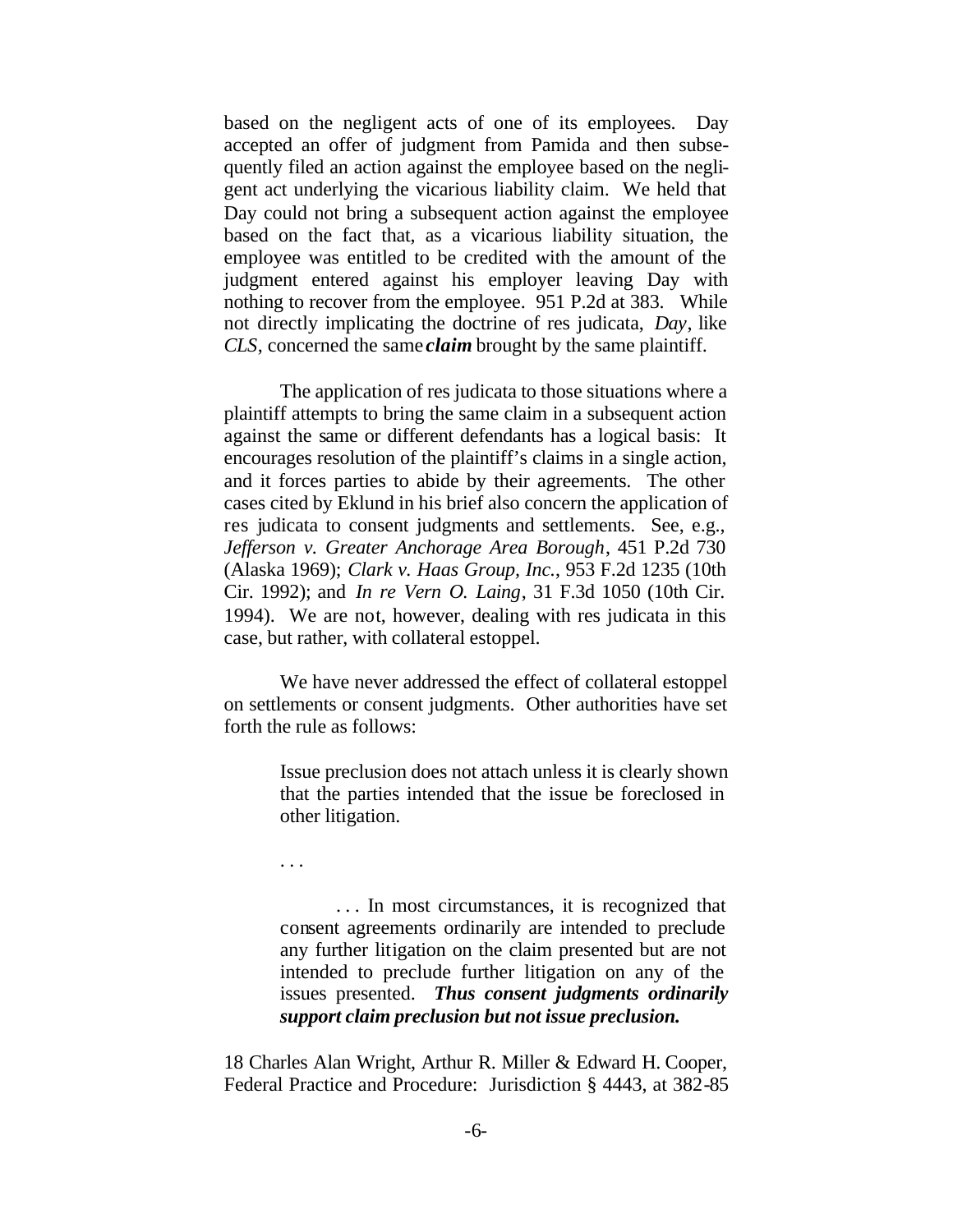(1981) (emphasis added). See also, *Linder v. Missoula County*, 251 Mont. 292, 824 P.2d 1004, 1006-07 (1992); and *Hofsommer v. Hofsommer Excavating, Inc.*, 488 N.W.2d 380, 385 (N.D. 1992). The logic behind not applying collateral estoppel to settlements and consent judgments absent an expressed intention of the parties to be bound in further proceedings is quite obvious: Application of the doctrine absent an intent to be bound in subsequent proceedings would act as a deterrent to voluntary settlements. If, by settling one lawsuit, a party forsakes the right to challenge all issues at stake in any future litigation, then the incentive to settle short of trial is reduced.

(Emphasis added.)

[¶13] Application of the four factors identified above demonstrates that the UPRC litigation did not render Sweetwater County's ability to collect the taxes and interest owed by Amoco concerning the Properties as sought in this litigation res judicata. As admitted by Amoco, Amoco was not a party in the UPRC litigation. Moreover, although Amoco points out that the district court ruled in the UPRC litigation that the counties needed to join the working interests owners, which included Amoco, as indispensable parties if it sought to collect those tax monies owed by these entities, this was not the only option afforded to the counties. In addition, the district court in the UPRC litigation indicated the counties could seek to collect those taxes owed by UPRC without any joinder of additional parties. Specifically, the district court in the UPRC litigation ordered "[t]he Counties are required to join all working interest and mineral interest owners in this action, or alternatively are required to restrict their claims for recovery in this action, to those sums allegedly owned [sic] by UPRC." The counties, including Sweetwater County, merely chose the latter option.

[¶14] While an argument exists that the subject matter involved is the same in the UPRC litigation and this action as it concerns Sweetwater County, namely the collection of taxes and interest owed with respect to the Properties, it is clear that distinctly separate issues exist as they relate to this subject matter as between Amoco and Sweetwater County. As stated immediately above, given the ruling of the district court in the UPRC litigation, Sweetwater County along with the other counties involved, chose to proceed against UPRC as opposed to the other involved working interest owners. Therefore, the claim resolved upon settlement of the UPRC litigation was limited to the collection of taxes and interest from UPRC and ultimately those working interest owners who elected to participate in the settlement exclusive of Amoco.

[¶15] The language of the settlement reached in the UPRC litigation is also very telling. That settlement by its express terms excludes Amoco and specifically reserves Sweetwater County's ability to pursue Amoco for taxes and interest owed with respect to the Properties. The Settlement Agreement entered into states: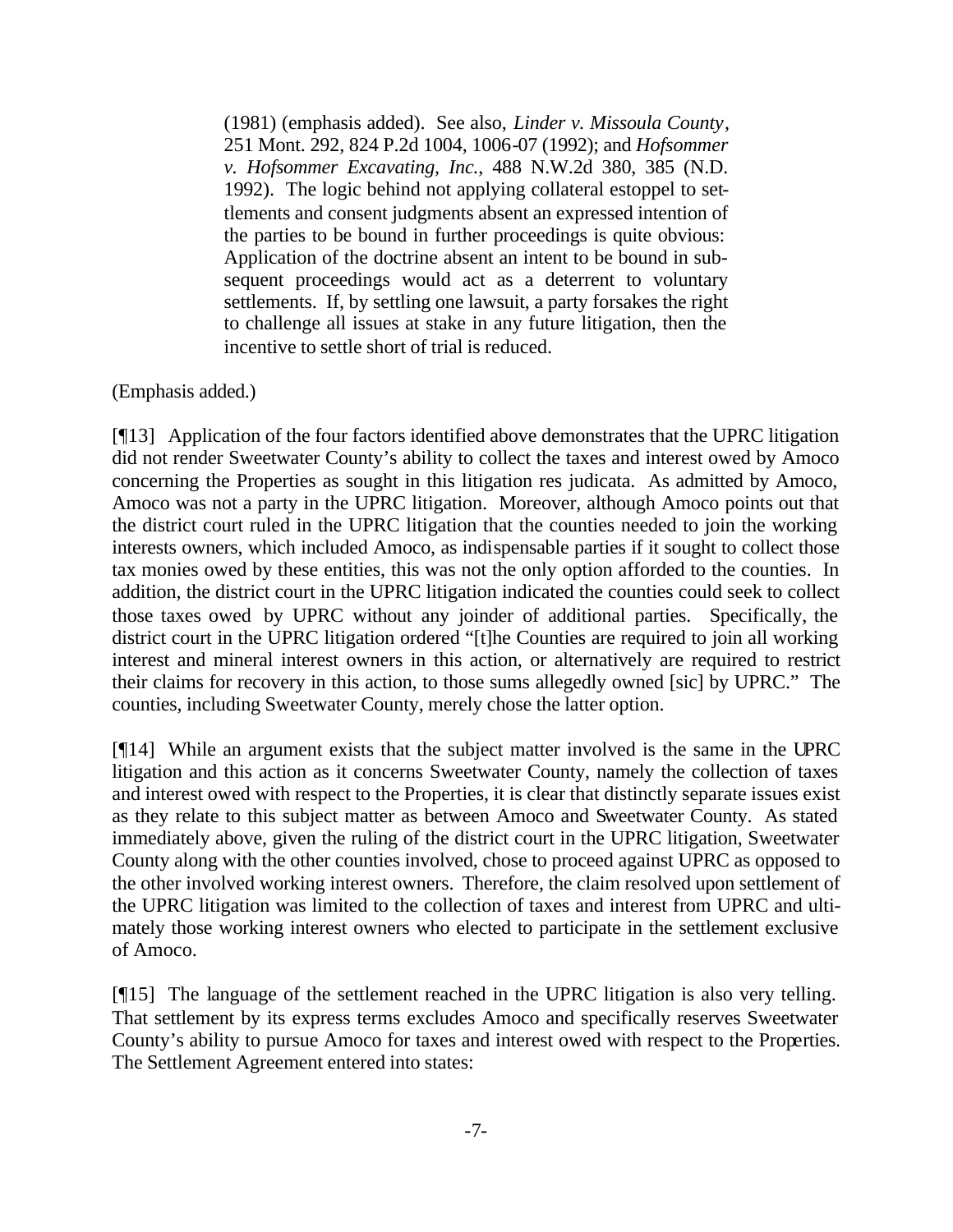The parties agree that the payment of the above sum is in settlement of all claims Sweetwater County may have against UPRC and all its Sweetwater County interest owners, *except Amoco*, for unpaid gross production (ad valorem) taxes, interest and penalties on oil and gas production occurring during years 1979 through 1988. *This agreement shall not be construed in any way to limit Sweetwater County's right to pursue Amoco for Amoco's share of gross production (ad valorem) taxes and interest due Sweetwater County on Amoco's share of production from UPRC operated properties.*

(Emphasis added.) For those same reasons cited above, we also cannot conclude that the capacities of Sweetwater County and Amoco are similar in the respective litigations regarding both the subject matter and the issues between them. As already recognized, Amoco was not a party to the UPRC litigation and the specific issues in the respective matters are different.

[¶16] Likewise, with respect to the application of collateral estoppel, there is absolutely no evidence that Sweetwater County upon settlement of the UPRC litigation intended to be foreclosed from the collection of taxes and related interest from Amoco regarding the Properties in any subsequent proceeding. In fact, the very contrary is established within the express wording of the settlement agreement entered into in the UPRC litigation. Additionally, as stated previously, the issue decided in the UPRC adjudication was not identical with the issue now asserted against Amoco by Sweetwater County, and Sweetwater County did not litigate in the prior UPRC litigation the issue now asserted against Amoco.

[¶17] In *Cross v. Berg Lumber Co.*, 7 P.3d 922, 930 (Wyo. 2000) (citing *Allen v. Allen*, 550 P.2d 1137, 1142 (Wyo. 1976)), we stated that judicial estoppel is sometimes referred to as a doctrine which estops a party to play fast and loose with the courts or to trifle with judicial proceedings. It is an expression of the maxim that one cannot blow hot and cold in the same breath. A party will just not be allowed to maintain inconsistent positions in judicial proceedings. Further, we enunciated that judicial estoppel requires that "where a man is successful in the position taken in the first proceeding, then that position rises to the dignity of conclusiveness." *Cross*, at 930 (citing *Erhart v. Flint Engineering & Const.*, 939 P.2d 718, 724 (Wyo. 1997); *Hatten Realty Co. v. Baylies*, 42 Wyo. 69, 290 P. 561, 566 (1930)).

[¶18] In this instance, no contrary position has been taken by Sweetwater County. Sweetwater County simply has sought through both respective litigations to obtain the payment of taxes and interest owed by all parties concerning the Properties. Again, the evidence presented before us establishes that Sweetwater County intended not to be foreclosed upon settlement of the UPRC litigation from the collection of taxes and related interest from Amoco. In addition, after the settlement agreement had been executed and the district court entered its dismissal in the UPRC litigation, the State, Sweetwater County, and UPRC continued to supply Amoco with audit information that Amoco had requested in the furtherance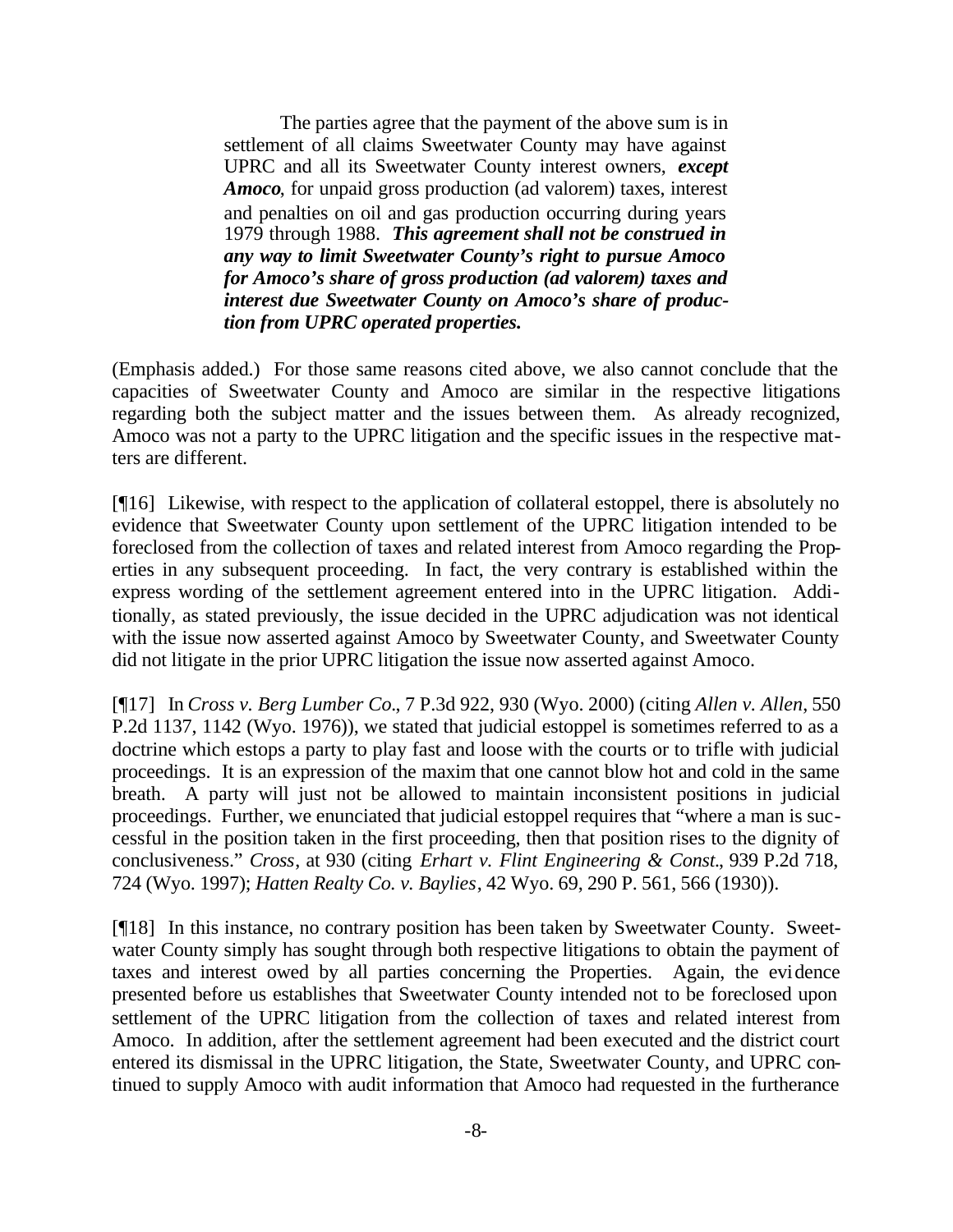of Sweetwater County's consistent demand for payment of taxes and interest from Amoco. Finally, at the risk of being redundant, we must again point out that Amoco was not a party to the UPRC litigation. Therefore, it was impossible for Amoco to have been successful in the UPRC litigation concerning the position it now asserts and warrant the conclusive disposition of this matter.

# *Foreclosure From Challenging The Claimed Debt*

l

[¶19] Amoco asserts the district court erred when ruling Amoco was foreclosed from challenging the amounts set forth in the NOVCs sent to UPRC for the applicable time frame regarding the Properties. In support of this argument, Amoco contends 1) there was no formal valuation of Amoco's property by the DOR; 2) there was no certification of the value of Amoco's property made by DOR to Sweetwater County; 3) Sweetwater County did not assess Amoco's property by entering the value of that property on its rolls;  $2^2$  4) no tax bill was ever issued to Amoco by Sweetwater County; 5) Amoco was never advised of its administrative rights to contest or appeal the tax; and 6) there has never been an administrative adjudication of whether Amoco owes any taxes.

[¶20] Initially, it is important to recognize the State regulations, applicable during the time frame involved, mandated unit operators were responsible for filing sworn production returns for the total amounts produced and payment of all the related taxes owed. DOR Rules at ch. IX, § 4 (1980) or § 7 (1982) for the years 1980 through 1985 provided:

> The party filing the sworn production return shall be responsible for the payment of the taxes on such production. The actual operator of an oil or gas lease or unit shall report for assessment 100% of the oil or gas produced from the lease or unit .... A return from a producer will be unacceptable if it reports less than 100% of a lease's or unit's production for the year, whether the working interest receive their interest in money or kind.

We further recognized in *Wyoming State Tax Comm'n v. BHP Petroleum Co., Inc.*, 856 P.2d 428 (Wyo. 1993) that the practice of valuing all production for assessment through the unit operator and not each working interest owner by DOR was well understood and had been historically followed by DOR. Indeed, in that case this court rejected the assertion that the State of Wyoming and counties within Wyoming would be required to separately assess and issue tax bills to each of the undisclosed working interest owners who did not report their production for separate assessment.

<sup>2</sup> DOR is required to assess mineral production, not the respective county. See Wyo. Stat. Ann. § 39-2-  $201(a)(i)$ .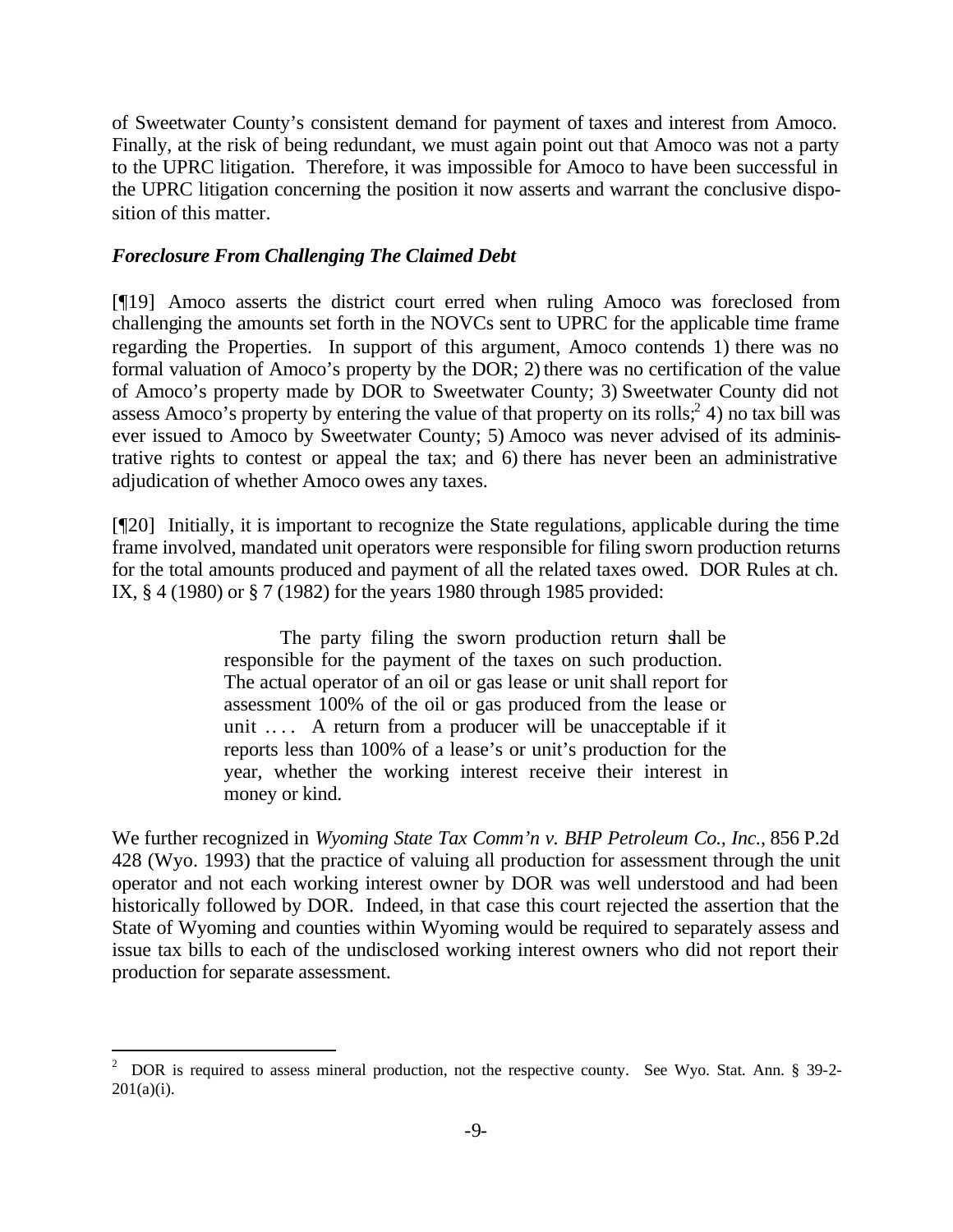The State contends that not accepting its interpretation of assignee, so as to allow collecting of ad valorem taxes from the unit operator, will make it difficult to collect these taxes. It is said that difficulty will result because the unit operator is responsible for reporting the volume of production and if then each working interest owner is to report their individual volume and the State must assess them pro rata, it will be an administrative nightmare. *This might be possible if our holding were different. We limit the County and State's ability to collect taxes through sale of property, not their ability to assess taxes. We think the hypothetical difficulty is not borne out.* Appellees point out in their brief:

> Appellees do not seek to impose an administrative nightmare on the taxing authorities. *The operator will continue to provide assessment data. Tax notices may be sent to the operator, as in the past.* The operator will continue to discharge its contractual duty to pay taxes on behalf of other owners (subject, of course, to adequate provisions for reimbursement by them). The operator and other owners who have paid their taxes should not, however, have their property placed in jeopardy because of the failure of a delinquent owner to pay the taxes on production owned and sold by that owner.

*Id.*, at 434- 35 (emphasis added).

[¶21] As pointed out by Sweetwater County, as a practical matter, the unit operator is the only entity during the applicable time period that could be sent assessment notices from DOR. Likewise, during this time frame, Sweetwater County received assessment notices from DOR that solely identified the unit operator. Hence, Sweetwater County would have also found it impossible to split up the tax owed and separately notify each individual working interest owner.

[¶22] When it was discovered, through the audits conducted with respect to the Properties, that UPRC had failed to accurately report the volume and value of all production from the Properties, DOR revalued that oil and gas production and sent increased assessments to UPRC and NOVCs to Sweetwater County as required. In turn, Sweetwater County issued NOVCs to UPRC. As Sweetwater County further points out, the revaluation and reassessment by DOR of 100% of production from the Properties included Amoco's ownership interest as a component part of the increased value, as did UPRC's initial erroneous reports include Amoco's ownership interest as a component of the initial value reported. Finally, the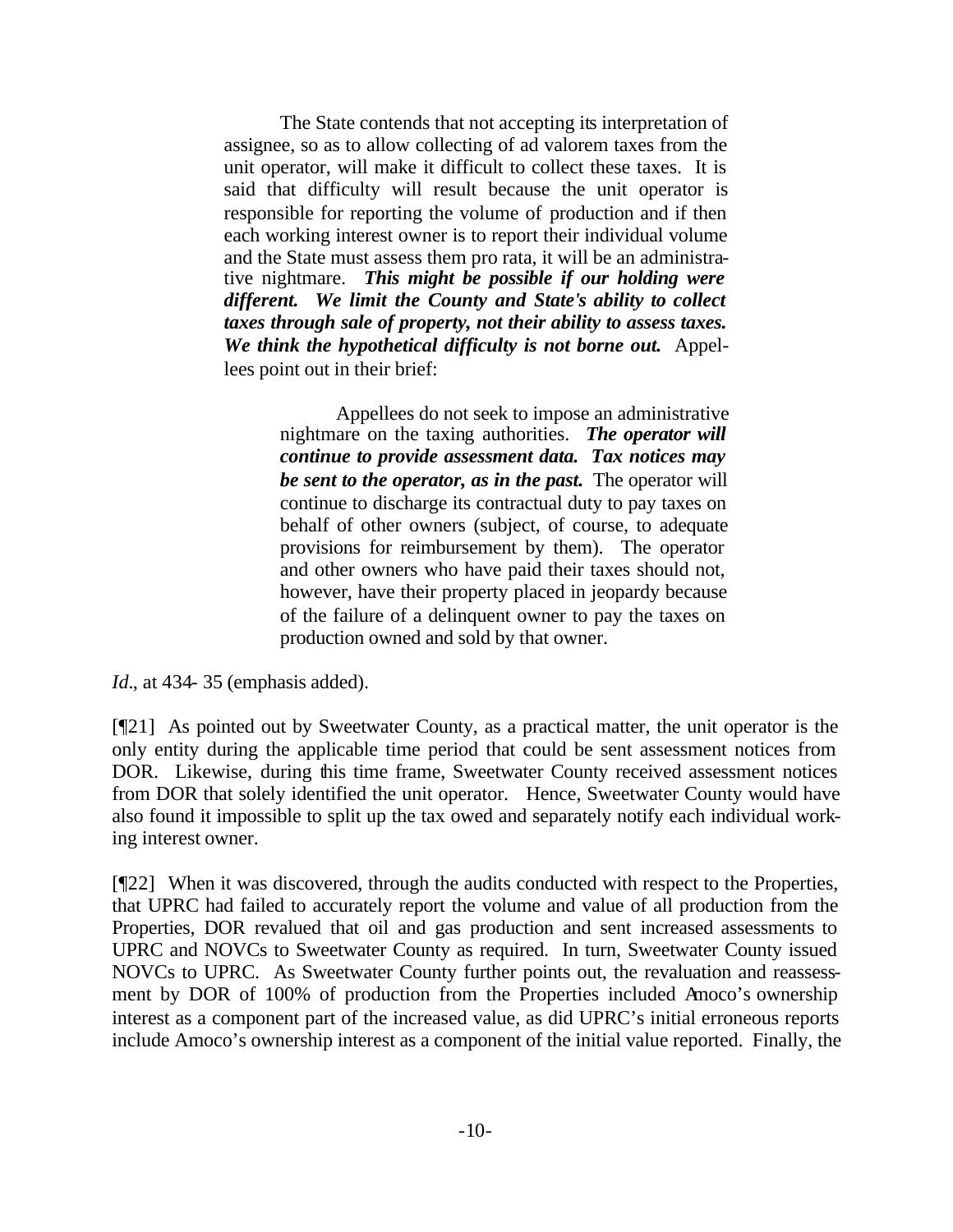interest of Amoco in each of the Properties involved is established through the admission of Amoco made through its answer to the complaint of Sweetwater County in this case.<sup>3</sup>

[¶23] All assessments sent by DOR to UPRC concerning the Properties contained detailed notices that an administrative conference with DOR was allowed, as well as the right to appeal the assessments to the SBOE. These assessments also advised that the assessments would be certified to Sweetwater County for assessment and billing by the county assessor and treasurer when the time frame for appeal had lapsed or when any related appeal was finally resolved.

[¶24] Wyoming statutory law and DOR rules for the applicable years clearly provided that an appeal notice must be received by the SBOE within 30 days of the assessment to be deemed timely. Wyo. Stat. Ann. § 39-2-201(d). It is also well recognized that there may be no administrative adjudication of tax liability unless a timely appeal is filed with the SBOE and if no timely appeal is made the tax assessment becomes final. *Antelope Valley Imp.* & *Serv. Dist. v. State Bd. of Equalization*, 992 P.2d 563, 567 (Wyo. 1999). Therefore, Amoco's assertion that there must be an administrative adjudication that it owes any taxes for the additional assessment made by Sweetwater County on the Properties to be deemed valid lacks merit.

[¶25] Amoco had an ability to seek a conference with DOR or appeal the additional assessments made against the Properties but failed to do so. In fact, UPRC did appeal these assessments before the SBOE with Amoco failing to join in this effort. Therefore, Amoco waived any right to contest the assessments made against the Properties, and these assessments became final. *In accord*, *Amax Coal West, Inc. v. State Bd. of Equalization*, 896 P.2d 1329, 1333 (Wyo. 1995).

| Field/Unit    | API# or Tax Group | Amoco's interest ownership |
|---------------|-------------------|----------------------------|
| Higgins       | 037-G0051/52      | 31.3943%                   |
|               | 037-20927         | 31.9396%                   |
|               | 037-20712         | 31.9500\%                  |
|               | 037-21535         | 36.1335%                   |
|               | 037-20832         | 22.1653%                   |
| <b>Brady</b>  | 037-G0059         | 17.500%                    |
|               | 037-G0058         | 17.2067%                   |
|               | 037-G0061         | 17.500 %                   |
|               | 037-G0062         | 33.898 %                   |
|               | 037-20551         | 37.500 %                   |
|               | 037-20642         | 36.3570\%                  |
| <b>Bruff</b>  | 037-21479         | 37.50 %                    |
| Siberia Ridge | 037-21690         | 8.97 %                     |

<sup>3</sup> Amoco's admitted ownership in the Properties is a follows: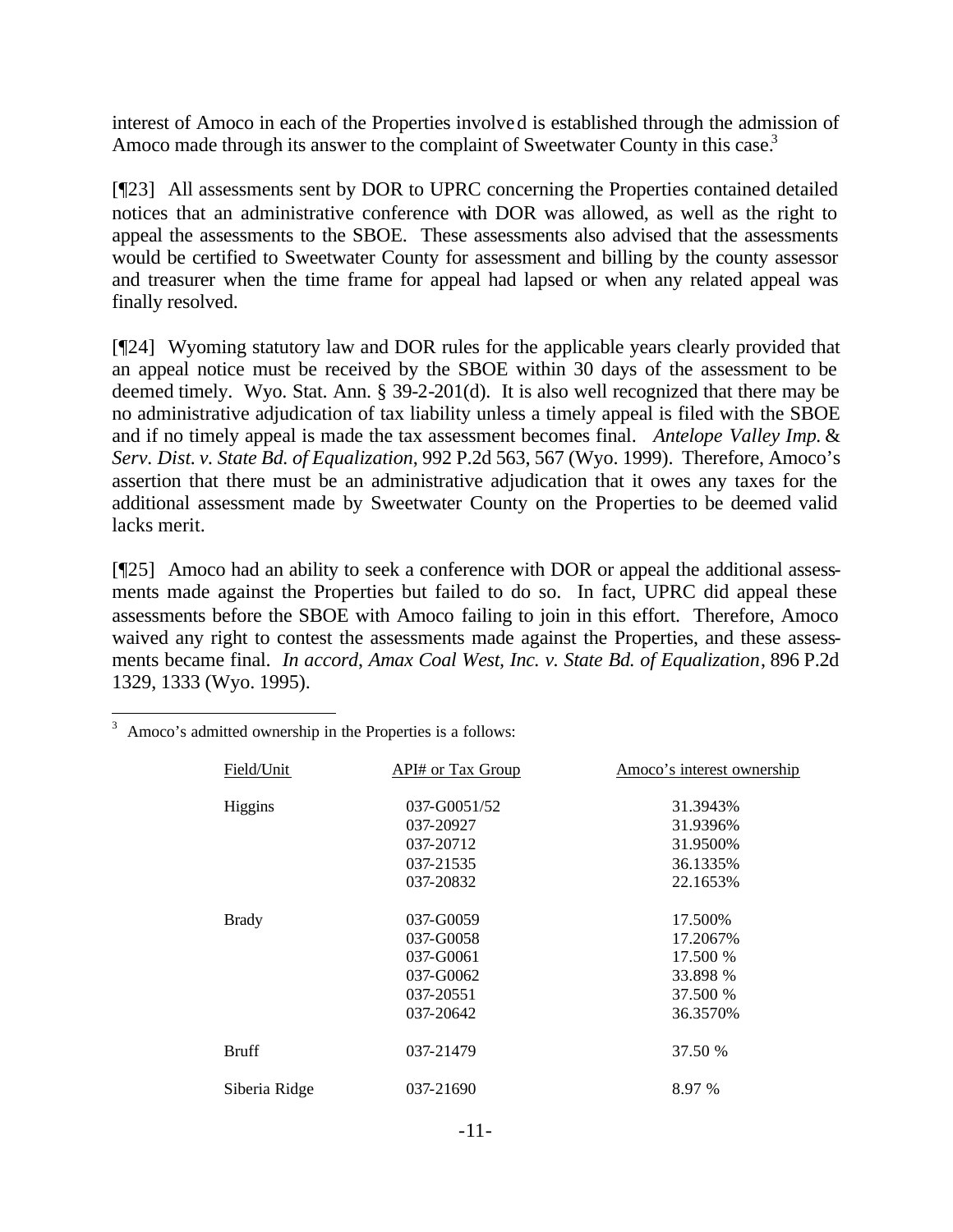[¶26] In a related argument, Amoco also attempts to argue that UPRC was not its agent and, therefore, the fact that DOR and Sweetwater County gave notice of the additional tax owed to UPRC cannot be attributed as good and proper notice to Amoco. As recited previously, during the applicable time frame it was well established that unit operators were responsible for filing sworn production returns for all production and payment of 100% of the related taxes owed and that ad valorem taxes were assessed solely through the unit operator. Review of the involved operating agreements executed between Amoco and UPRC further establishes a contractual agreement between these entities which confirms this process.

[¶27] Specifically, review of the operating agreements executed for the Higgins and Brady units disclose the following:

# **ARTICLE 21 TAXES**

21.1 **Payment.** Any and all ad valorem and severance taxes payable upon the Committed Working Interests (and upon Lease Burdens which are not payable by the owners thereof) or upon materials, equipment or other property acquired and held by Unit Operator hereunder, and any and all taxes (other than income taxes) upon or measured by Unitized Substances produced from the Unit Area which are not payable by the purchaser or purchasers thereof or by the owner of Lease Burdens, *shall be paid by Unit Operator as and when due and payable***.**

. . .

21.4 **Notices and Returns.** Each Party shall promptly furnish Unit Operator with copies of notices, assessments, levies or tax statements received by it pertaining to the taxes to be paid by Unit Operator. *Unit operator shall make such returns, reports and statements as may be required by law in connection with any taxes above provided to be paid by it and shall furnish copies to the parties upon request***.** It shall notify the Parties of any tax which it does not propose to pay before such tax becomes delinquent.

(Emphasis added.) In addition, the operating agreements between Amoco and UPRC for the Bruff and Siberia Ridge fields state: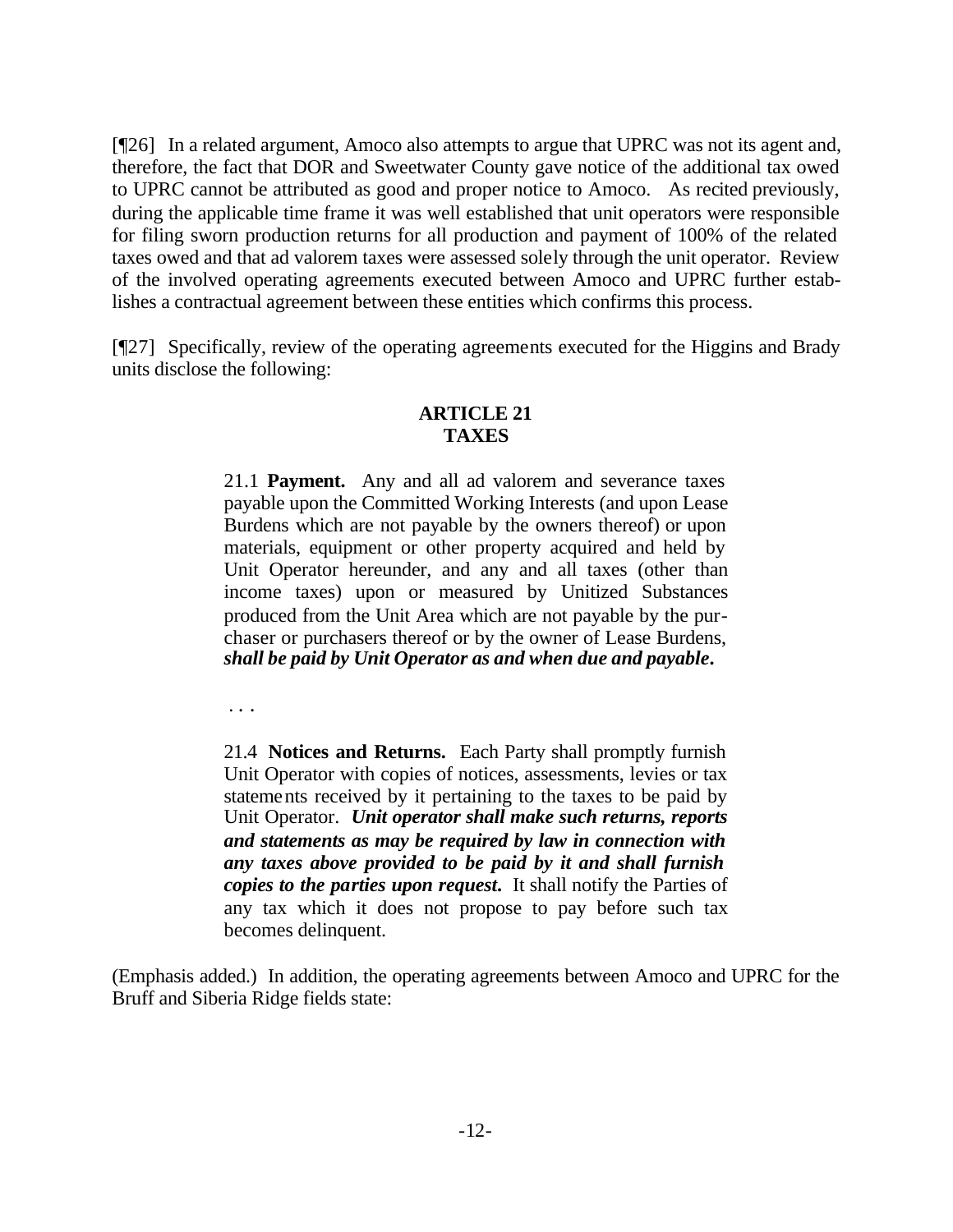# 12. TAXES:

Any and all ad valorem taxes payable upon materials, equipment and other property acquired and held by Operator hereunder, and any and all taxes (other than income taxes) upon or measured by the oil or gas produced from the Subject Lands which are not payable by the purchaser thereof or by the owners of the royalty, overriding royalty, production payment or similar interests, *shall be rendered and paid by the Operator as and when due and payable***.** Taxes upon materials, equipment and other property acquired and held by Operator shall be charged to and borne by the parties owning the same in proportion to their respective interests therein. Taxes upon or measured by production shall be charged to and borne by the parties in proportion to their respective interests in production upon which such taxes are based. Reimbursements from owners of royalty, overriding royalty, production payment or similar interests, on account of taxes paid for such owners, shall be paid or credited to the parties in the same proportions as such taxes were charged to such parties.

(Emphasis added.)

[¶28] The plain and unambiguous language used within the operating agreements involved clearly designates UPRC, the unit operator, as the sole responsible party for reporting purposes and for the complete payment of those taxes due and that UPRC was to act as the agent of Amoco for such purposes. The parties obviously intended UPRC to have extensive tax reporting and remittance duties with respect to Amoco and its working interest in the Properties. It reasonably follows that the parties intended that UPRC had the authority to receive tax assessments concerning the Properties, particularly as they may involve Amoco, so as to enable UPRC to accomplish its express reporting and payment of tax responsibilities. To conclude otherwise would be absurd.

[¶29] Further, although Amoco argues that the first sentence of article 21, subsection 21.4 of the Higgins and Brady units operating agreements quoted above provides that individual working interest owners were to receive notices, assessments and tax statements, we do not agree. That sentence merely states that if Amoco, as a working interest owner, was to receive notices, assessments and tax statements, it had an affirmative duty to pass them on to UPRC. If notices, assessments, and tax statements were received by UPRC, as the unit operator, as was the case here, this provision simply did not ever become operable. Indeed, this sentence in the operating agreements goes further to clarify that UPRC was to be afforded notice of any tax assessments concerning the Properties received by the working interest owners so that UPRC could meet its expressed contractual reporting and tax payment obligations. Given the administrative regulations in effect during the applicable time frame,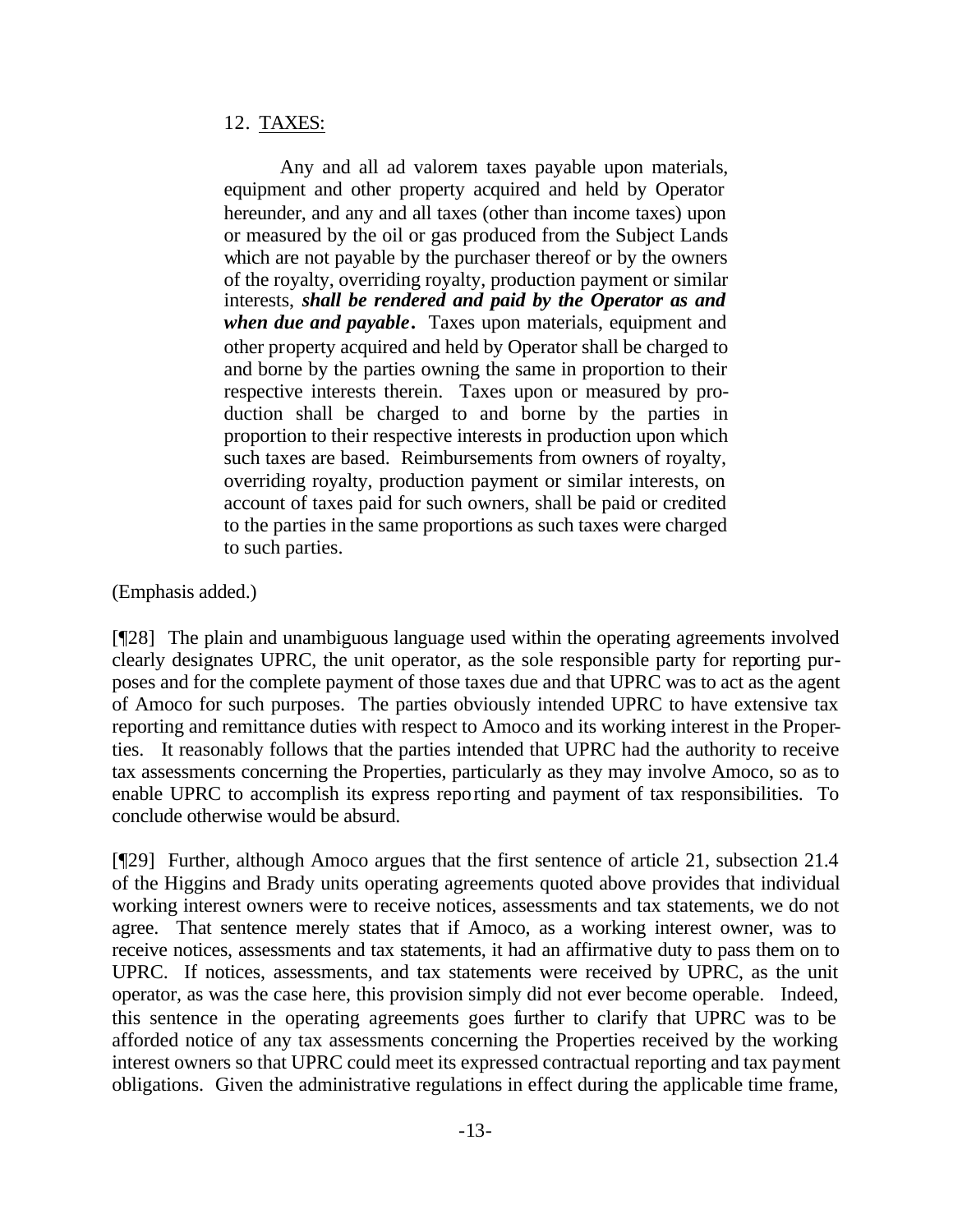the well designated and understood historical practices during that period, and the intent of UPRC and Amoco expressed within each of the operating agreements involved concerning ad valorem tax issues, we hold that UPRC acted as the implied agent, if not the express agent, of Amoco and that notice to UPRC by DOR and Sweetwater County was sufficient notice to Amoco as required by Wyoming law of the additional tax assessed and those administrative rights to contest or appeal the additional tax assessed in this instance.<sup>4</sup>

[¶30] A taxpayer as a matter of fundamental due process has the right to receive assessment notices that describe in plain terms the basis for the assessment. *Union Pacific R.R. Co. v. Donnellan*, 2 Wyo. 478 (1882). This fundamental right was afforded Amoco through proper and adequate notice being given by both DOR and Sweetwater County through UPRC.

# *Assertions of Fact*

[¶31] Amoco contends that the district court erred in granting summary judgment because that ruling was based on many unalleged, unsubstantiated, and incorrect assertions of fact and that the district court generally erred in granting summary judgment in favor of Sweetwater County. In making these arguments, Amoco points primarily to statements made by the district court in various decision letters issued in this case. However, upon review of the actual order entered by the district court granting Sweetwater County summary judgment, we do not find that the district court erred in granting Sweetwater County such relief.

[¶32] The action commenced by Sweetwater County against Amoco is, in essence, a collection claim. Simply stated, Amoco is required to pay all taxes on the gross product attributable to its working or non-working interest in the Properties. Wyo. Stat. Ann. § 39-3- 101(d). Amoco's ownership interest in the Properties has unequivocally been admitted by Amoco.<sup>5</sup> Therefore, Amoco's undisputed ownership interest establishes the percentage of additional taxes that Amoco owes on the unreported production on the Properties for the years 1980 through 1985 found by the contract auditor retained by Sweetwater County.

[¶33] Amoco's responsibility to remit taxes in proportion to its ownership interest in the Properties matches its agreement with UPRC for apportioning tax liability among the Properties' owners. Indeed, the language from the operating agreements entered into between Amoco and UPRC states that taxes are to be charged to and borne by the parties in proportion to their respective interests in the production upon which these taxes are based. Further, while Amoco asserts that a dispute exists between Amoco and UPRC about the apportionment of the additional tax liability imposed, this dispute is again a private matter to be resolved between Amoco and UPRC and does not prohibit Sweetwater County from collection of the tax owed. Finally, for those reasons set forth above, Amoco waived any ability to

<sup>&</sup>lt;sup>4</sup> Whether or not UPRC provided or failed to provide Amoco with proper notification of the additional tax assessed by Sweetwater County is not a present issue before this court.

 $5$  See fn. 3.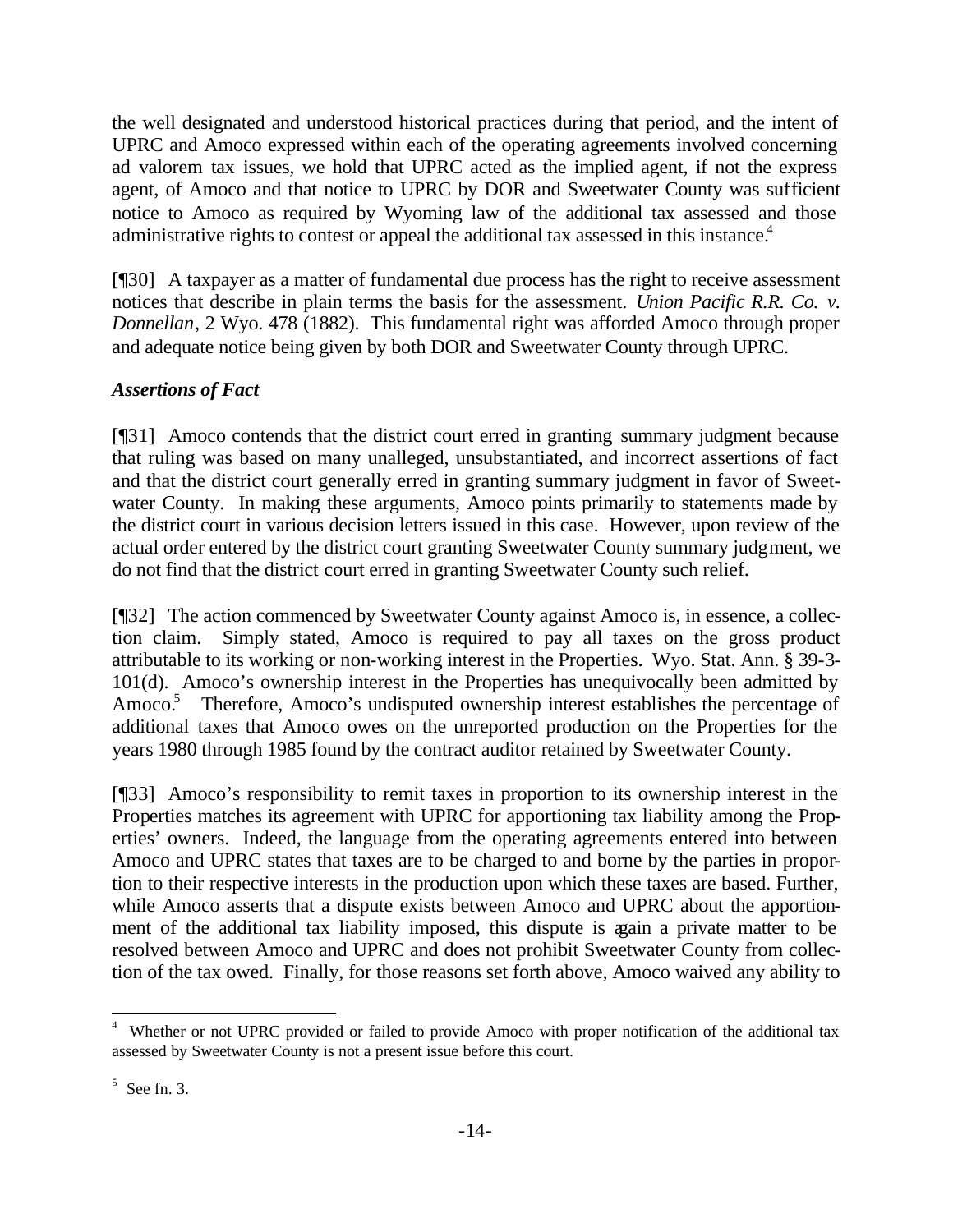contest the additional taxes assessed because it failed to timely contest the assessments made against the Properties, and these assessments are now final.

[¶34] Therefore, while we do not agree with some of the statements made by the district court in its various decision letters, as such statements appear to be inappropriate given the record before us, we conclude that Sweetwater County met its burden of showing that no material question of fact existed in this case and it was entitled to summary judgment as a matter of law. As previously established, we may uphold the grant of summary judgment upon any proper legal ground finding support in the record. *Bevan v. Fix*, at ¶26.

## *Interest Owed*

[¶35] In its final issue, Amoco argues the district court erred by granting Sweetwater County accrued interest. Generally speaking, Amoco seems to assert the district court abused its discretion in awarding Sweetwater County interest regarding the past due ad valorem taxes owed by Amoco under the circumstances. While Amoco acknowledges the rule that interest is to be imposed on tax debts, it contends this court has, through its previous holdings in *Amoco Production Co. v. State Board of Equalization*, 12 P.3d 668 (Wyo. 2000) and *Kunard v. Enron Oil & Gas Co.*, 869 P.2d 132 (Wyo. 1994), recognized that equity should be considered in imposing such interest and the imposition of interest should not be ordered where delays were caused by the taxing entity's inefficient and ineffective audit of the taxpayer's production. Accordingly, Amoco argues if a tax debt is owed, any delay in collecting this debt was attributable to the tardiness of Sweetwater County and interest should not be awarded on the tax amount owed by Amoco.

[¶36] Wyo. Stat. Ann. § 39-3-101 (Michie 1997) provides:

(a) Taxes provided by this act are due and payable at the office of the county treasurer of the county in which the taxes are levied. Fifty percent (50%) of the taxes are due on and after September 1 and payable on and after November 10 in each year and the remaining fifty percent (50%) of the taxes are due on and after March 1 and payable on and after May 10 of the succeeding calendar year except as hereafter provided. If the entire tax is paid on or before December 31, no interest or penalty is chargeable.

(b) The balance of any tax not paid as provided by subsection (a) of this section is delinquent after the day on which it is payable and *shall* bear interest at eighteen percent (18%) per annum until paid or collected.

(Emphasis added.) The language used within this statute is plain and unambiguous and clearly requires that if a tax is not paid by those dates specified, the tax must be deemed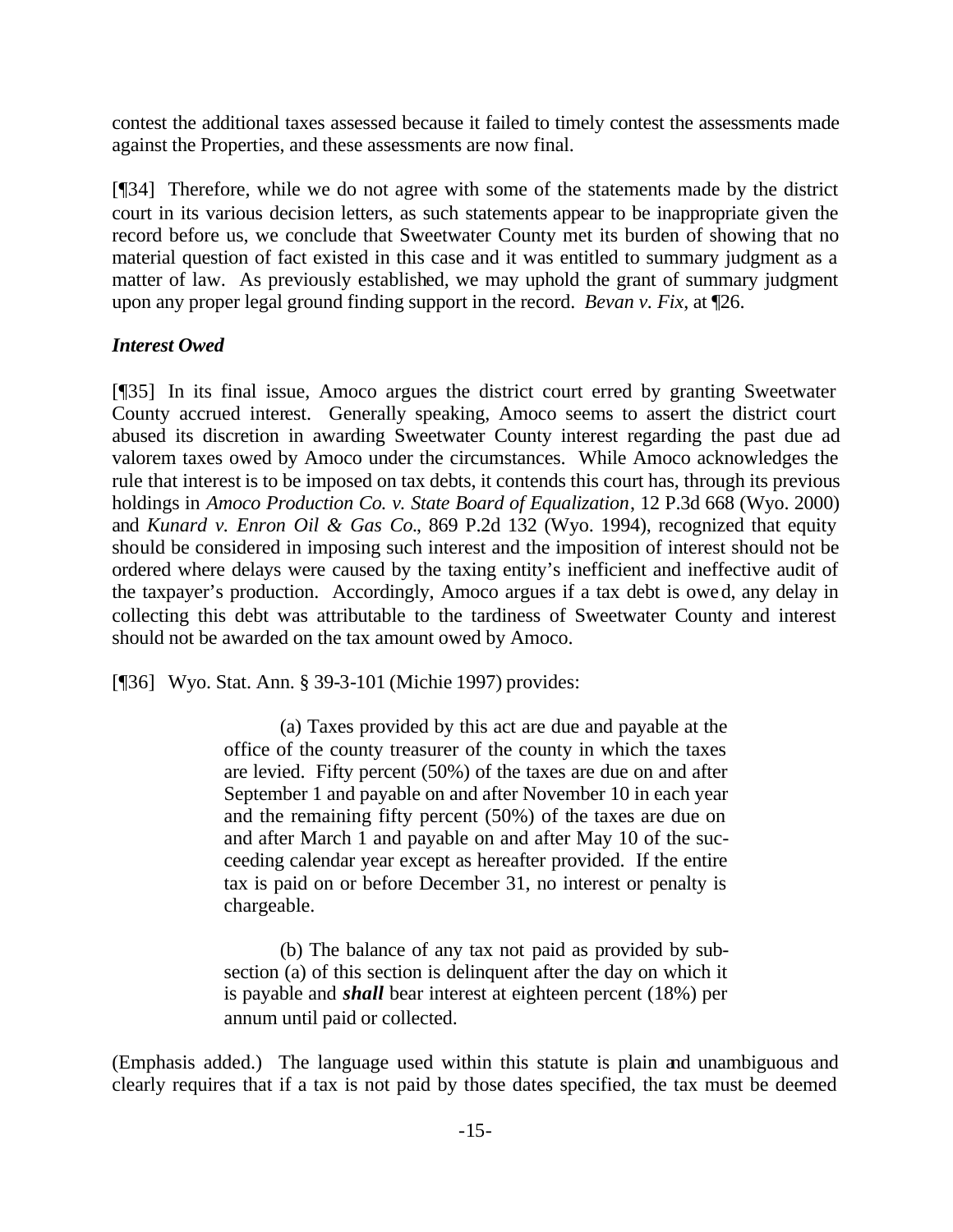delinquent and interest mandatorily charged. We do not believe that the legislature could have been any clearer in expressing such an intent.

[¶37] This court has also recognized that the purpose of interest is to serve as compensation for the use of money, or as a penalty, or it may constitute a part of the tax. Assessing interest only from the date of notification and demand is contrary to this purpose. *Kunard*, 869 P.2d at 135; *Moncrief v. State Bd. of Equalization*, 856 P.2d 440, 445 (Wyo. 1993). This court also recently enunciated in *State Dep't of Rev. v. Amoco Production Co.*, 7 P.3d 35, 40 (Wyo. 2000):

> In *Kunard*, 869 P.2d at 134, we recognized that when a taxpayer excludes required elements from its reported production, and the exclusion causes an underpayment, the tax is delinquent upon the taxpayer's failure to pay on the date due, not at the later date when the taxpayer is presented with notice and demand of the deficiency.

[¶38] Interest is a crucial component of tax delinquency required by law and is intended to partially compensate the taxing authority which has been deprived of the use of the unpaid and overdue tax monies over the delinquency period. Additionally, we believe that to hold otherwise would simply foster underreporting by the taxpayer in hopes that the taxpayer could illegally avoid the payment of tax in total, at least until a subsequent audit uncovered the intentional fallacy and, at minimum, would allow the taxpayer to use such tax monies without the payment of interest thereby rendering the taxpayer's fraud to his sole benefit and the detriment to the taxing authority and the public whom it represents. Given the fact that the Wyoming taxing statutory scheme relies upon reporting by taxpayers, the existence of the assessment of statutory interest provides an incentive to assure the taxpayer truly and accurately submits the required reports. The imposition of statutory interest will also ensure that taxpayers who improperly file inaccurate reports or attempt to delay the taxing process are not unjustly rewarded. *In accord Kunard*, at 135.

[¶39] Although Amoco urges this court to apply equity and abate the running of interest and argues that it is Sweetwater County's fault for not having pursued Amoco sooner for the taxes owed, we do not agree with these assertions. In particular, Amoco argues that the case of *Kunard*, at 136, and the reasoning used therein requires the abatement of interest in this instance. However, we find that case distinguishable from this case. In *Kunard*, the taxpayer, Enron, received relief on the running of interest solely because the county had in its possession a credit balance on account. Therefore, because of the credit balance that existed, there never existed an amount of unpaid tax which would initiate the running of interest as called for under Wyo. Stat. Ann. § 39-3-101. As stated in *Kunard*, at 136:

> Furthermore, none of the purposes to be served by interest charges are served by assessing interest against a taxpayer who has maintained a credit balance for the taxable period. The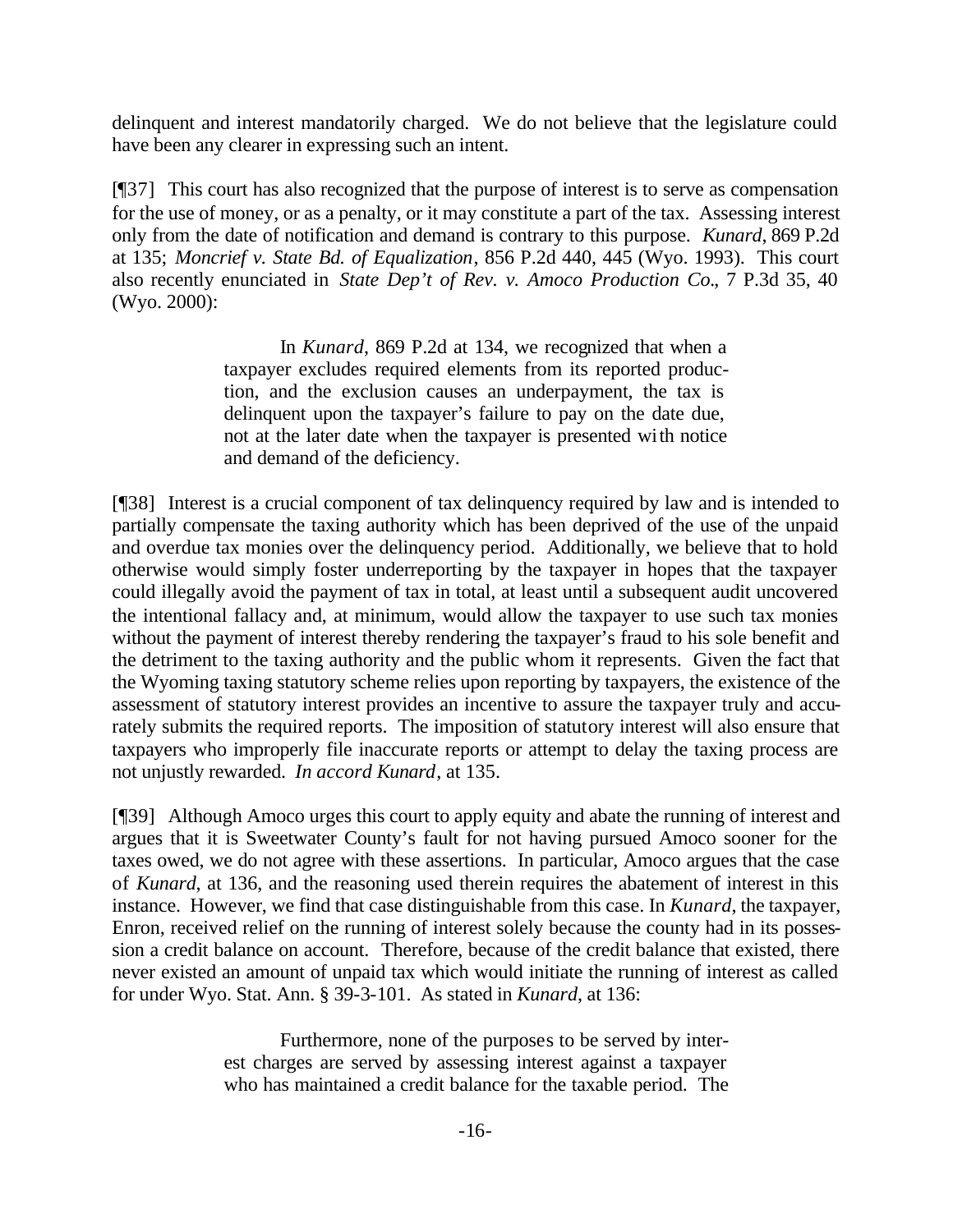taxpayer does not benefit from the free use of the money, and clearly no penalty is necessary to discourage future reporting discrepancies which result in a credit balance.

Finally, this court has held that "[e]quitable considerations will not be entirely disregarded even in tax cases." *Morrison-Knudson Co. v. State Bd. of Equalization*, 58 Wyo. 500, 135 P.2d 927, 939 (1943). Because Enron's overpayments exceeded its underpayments for each of the tax years in question, the County was never deprived use of the underpayment dollars. Thus, it would be inequitable to allow the County to charge interest on the underpayment, particularly since the County has had free use of the overpayment dollars.

*In accord State Dep't of Rev. v. Amoco Production Co.*, at 40 (holding that Amoco's deficient tax payment over several given years was not an adequate case for application of the reasoning used in *Kunard*).

[¶40] In this case, Amoco chose not to consent to the audit findings made by Sweetwater County and failed to timely appeal such findings as allowed. Amoco then failed to make any tax payment to Sweetwater County with respect to the additional assessment made. While Amoco contends that it was unable to verify the amount of tax owed because it was not able to obtain the necessary information from UPRC and Sweetwater County, we do not find this to be a valid excuse for non-payment of the tax assessed. Any dispute between Amoco and UPRC is again a private matter, which is not before this court and is frankly not the concern of Sweetwater County. In addition, any dispute concerning the assessment of Sweetwater County for the Properties during the applicable time frame should have been addressed by Amoco through utilization of the proper appellate procedures provided.

[¶41] Amoco's argument that Sweetwater County's delay in prosecuting the collection of the tax owed by Amoco is to blame is also specious. No authority exists for the abatement of interest on the proposition that the taxing authority must sue for collection of delinquent taxes. To the contrary, it is well established in Wyoming that the authority to create a taxpayer belongs to the legislature; and, once an entity is legally liable as a taxpayer, that entity cannot shift its tax liability absent a specific statute creating a tax forgiveness exemption. *BHP Petroleum*, 856 P.2d at 434 and *Union Pacific Resources*, 839 P.2d at 372. *See also Chevron U.S.A., Inc. v. State*, 918 P.2d 980, 984 (Wyo. 1996). Wyo. Stat. Ann. §39-3- 101(e) also makes it clear that "[f]ailure to send notice, or to demand payment of taxes, does not invalidate any taxes due."

[¶42] Established Wyoming case law also provides that there may be no administrative adjudication unless a timely appeal is filed with the SBOE; and if no timely appeal is filed with the SBOE, the assessment becomes final. *Antelope Valley Imp. v. State Bd. of Equalization*, 992 P.2d at 567. Therefore, Sweetwater County's asserted delay in prosecu-